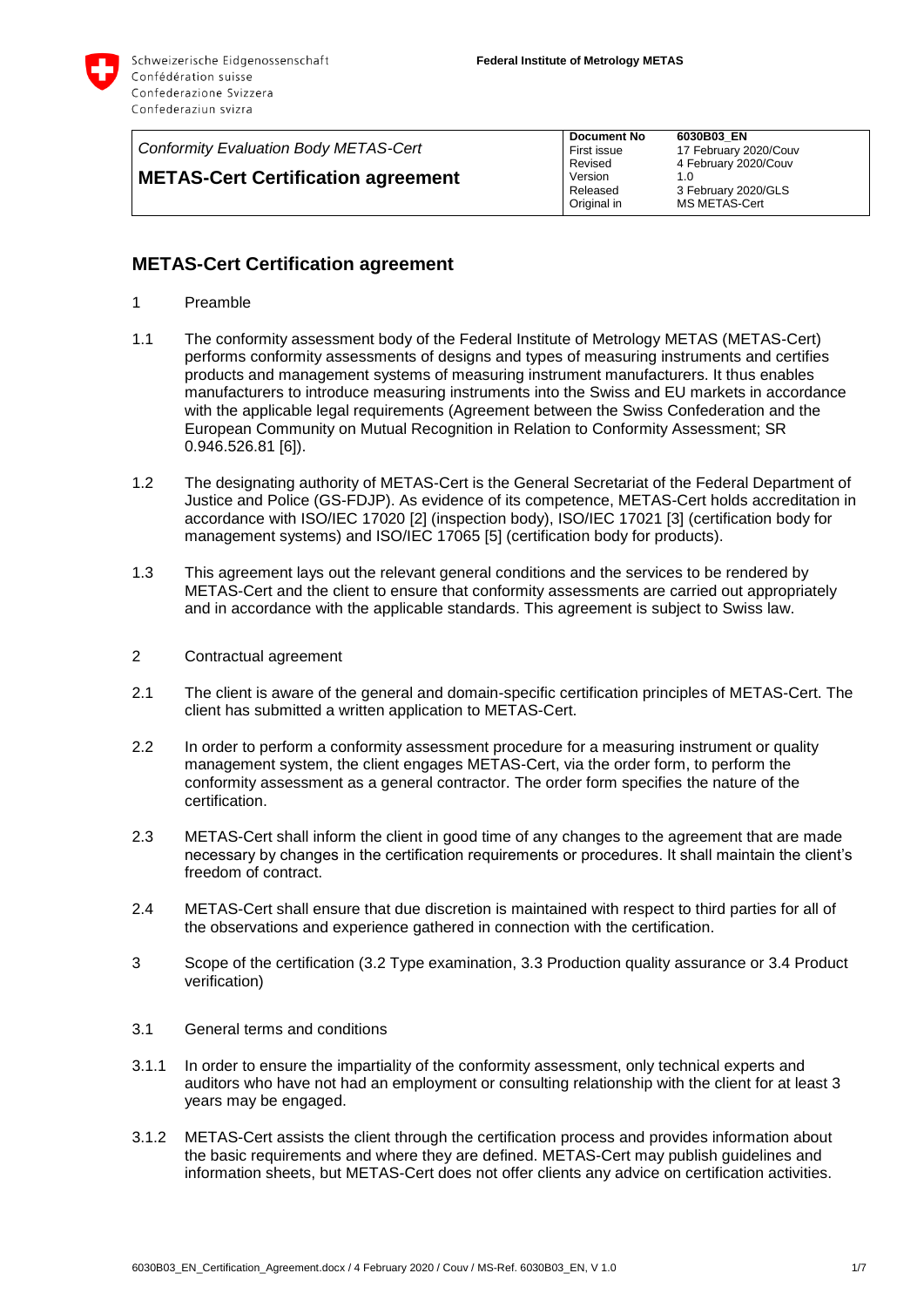- <span id="page-1-0"></span>3.2 Type examination by test laboratories and test results
- 3.2.1 The client shall designate a contact person who is responsible for the certification, and shall forward to METAS-Cert all of the technical documentation, descriptions, files and pictures required to assess the conformity of the type.
- 3.2.2 Tests that were performed by recognised bodies or test laboratories can be included in the conformity assessment. The client shall forward the relevant authentic test reports and certificates to METAS-Cert to enable METAS-Cert to take the test results into consideration before submitting its quotation.
- 3.2.3 METAS-Cert may recognise test results from a client's laboratory accredited in accordance with ISO/IEC 17025 [\[4\].](#page-6-4) A specific agreement between METAS-Cert and the client shall be drawn up for this purpose.
- 3.2.4 The client shall forward to METAS-Cert a type specimen that is representative for production and that may not be a prototype.
- 3.2.5 METAS-Cert shall designate both a technical expert (Project Manager) who is responsible for coordination and the test laboratories involved in examining the type specimen (hereafter the "certification team"), with preference given to the METAS technical laboratories.
- 3.2.6 If necessitated by circumstances, and with the client's consent, METAS-Cert can pass on the test order to external technical laboratories.
- <span id="page-1-1"></span>3.3 Production quality assurance
- 3.3.1 The client shall designate a contact person who is responsible for the certification, and shall forward to METAS-Cert all of the documentation required to assess the conformity of the quality management system.
- 3.3.2 METAS-Cert shall designate a chief auditor (Project Manager) responsible for the conformity assessment who shall assemble an appropriate audit team in line with the conceptual criteria.
- 3.3.3 The employees of the audited client shall strive to create the greatest possible transparency and participate actively in the entire process so that the audit can be productive for the client.
- 3.3.4 The client shall ensure that the audit team has access to the appropriate equipment, location(s), department(s) and personnel, as well as to its subcontractors. It shall openly inform the audit team of events, problems and projects which may have any bearing whatsoever on the conformity assessment.
- 3.3.5 The audit team shall perform an impartial assessment of the client's quality management system and its practical implementation.
- 3.3.6 Observers may participate in the audit for purposes named by METAS-Cert as designated body. The head of METAS-Cert shall ensure that such parties comply with the obligation to maintain confidentiality.
- <span id="page-1-2"></span>3.4 Product verification
- 3.4.1 The client shall designate a contact person who is responsible for the certification, and shall forward to METAS-Cert all the technical documentation, descriptions, files and pictures required to assess the conformity of the product.
- 3.4.2 Tests that were performed by recognised bodies or test laboratories can be included in the conformity assessment. The client shall forward the relevant authentic test reports and certificates to METAS-Cert in good time.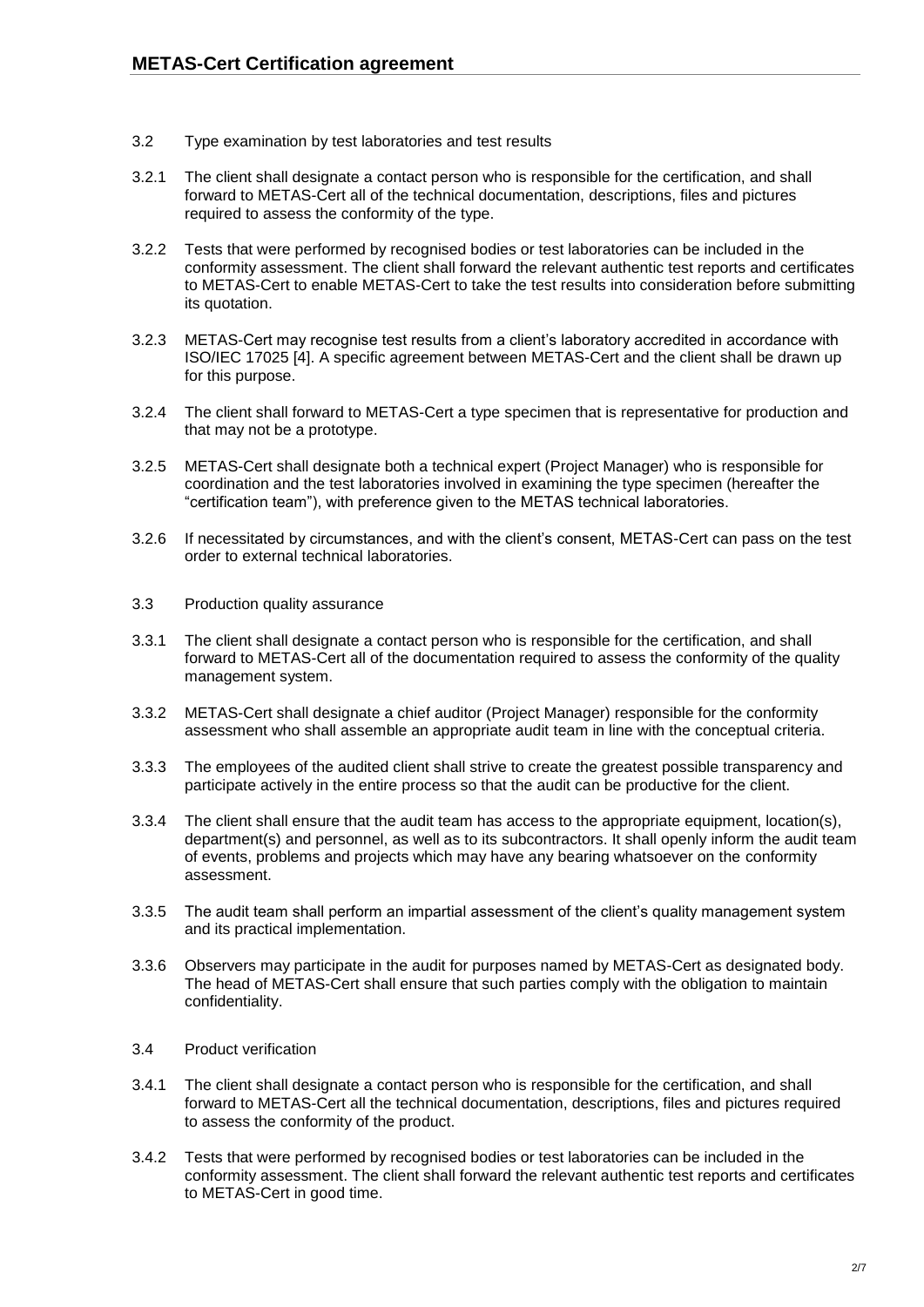- 3.4.3 METAS-Cert shall designate a technical expert (Project Manager) who is responsible for the testing.
- 3.4.4 The client shall prepare the measuring instrument and the environment for the testing and ensure that the materials and auxiliary personnel specified in the order confirmation are provided.
- 3.4.5 The client shall ensure that the measuring instrument is correctly marked and that the necessary documentation is to hand.
- 3.4.6 In the event of a cancellation or postponement of the test date by the client, the costs incurred as a result shall be chargeable.
- 3.4.7 If necessitated by circumstances, and with the client's consent, METAS-Cert can pass on the test order to external technical laboratories.

## 4 Dates

- 4.1 The procedure, the dates and the determination of the tests or audits to be performed are defined during a preliminary discussion between the METAS-Cert Project Manager and the client's contact person. They are binding upon both parties.
- 5 Requirements
- 5.1 If the measuring instrument or the quality management system fails the examination, the certification team shall inform the client in writing about the non-compliant items, making reference to the test results attained by the tester.
- 5.2 The client shall analyse the specified requirements and make any necessary corrections.
- 5.3 The certification team shall work with the technical expert to analyse the corrective measures proposed by the client and shall determine the tests that are to be repeated. Depending on the correction, it may be necessary for all of the tests or the audit to be repeated.
- 5.4 If the requirements are not fulfilled within the agreed period, the agreement between METAS-Cert and the client may be terminated. The costs incurred up to this point shall be charged to the applicant.
- 5.5 For product verifications involving permanently installed equipment, the responsible verification office is informed about the requirements.
- 5.6 In case of uncertainty, the Head of METAS-Cert can be involved.
- 5.7 In case of non-compliance with major requirements or with the payment terms, METAS-Cert may withdraw any certificates concerned that were already issued.
- 6 Settlement of costs
- 6.1 The client agrees to the cost and payment conditions contained in the METAS General Terms and Conditions [\[7\]](#page-6-5) and undertakes to bear the calculated certification costs.
- 6.2 The costs shall be compiled by METAS-Cert on receipt of the request for certification and submitted to the client in the form of a written quotation. The relevant quotation, or in case of product verifications the order confirmation, forms an integral part of this agreement and is binding upon the parties.
- 6.3 Any expenses incurred for re-examinations, document checking, clarification meetings and complaint proceedings are invoiced to the client separately at cost.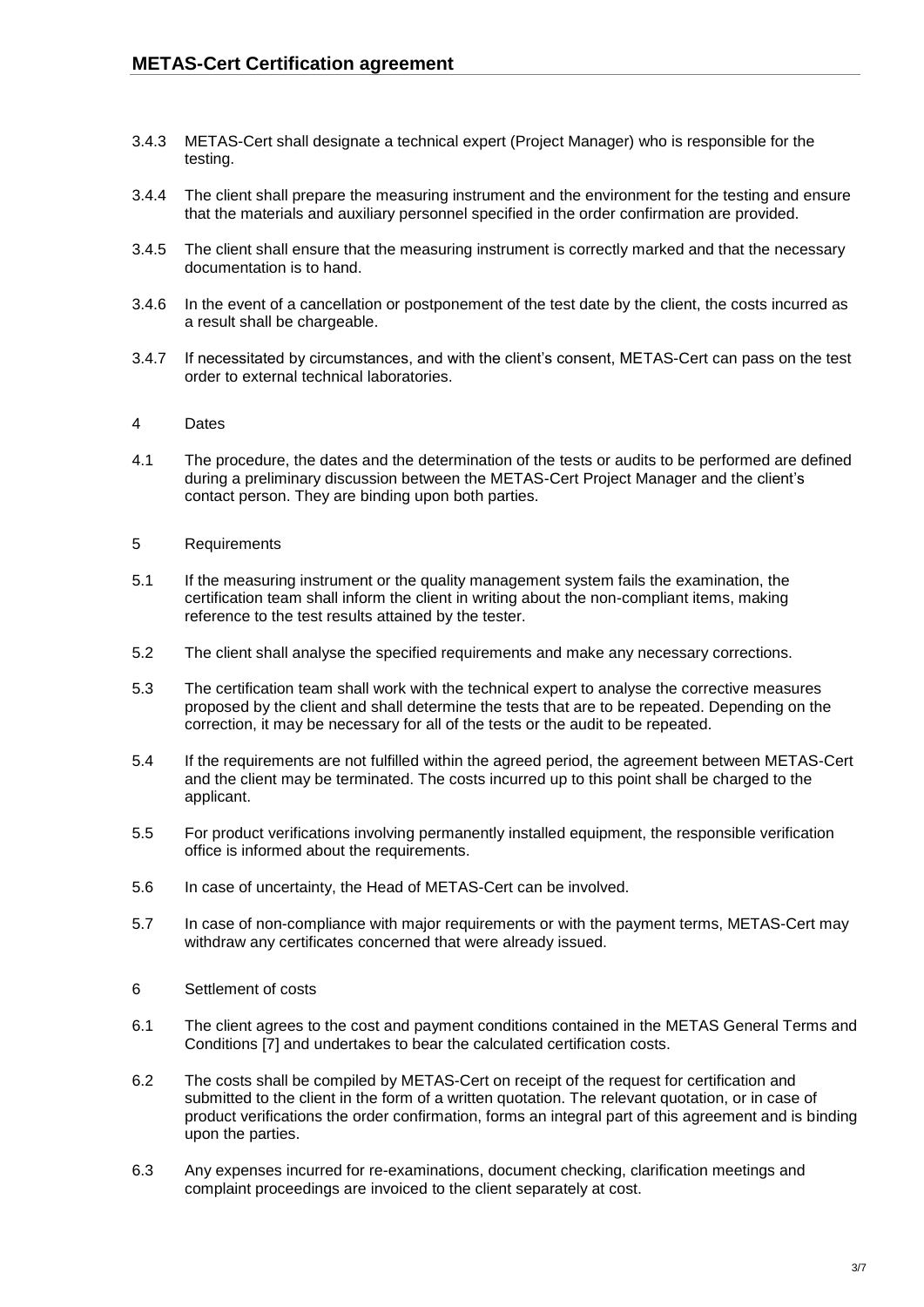- 6.4 Expenses incurred in connection with notifications or complaints from authorities concerning the client's measuring equipment will be charged to the client at cost.
- 7 After the testing
- 7.1 In case of type examinations or complex certifications, the client shall receive the draft of the certificate to make any necessary factual corrections. Such corrections are discussed between the client and the certification team and adopted as relevant. If required, the management of METAS-Cert can be involved for clarification purposes.
- 7.2 Once the certificate has been finalised, the certification team shall prepare a consolidation report or a test report for product verifications and submit the certification file to the Certification Commission (CC).
- 8 Certification Commission (CC)
- 8.1 CC members are not permitted to be involved in the certification of the conformity assessment.
- 8.2 The CC members are persons from METAS-Cert or METAS who possess the requisite technical expertise for the assessment. They act in a neutral manner based on a uniform procedure.
- 8.3 The CC announces its decision in written form by means of the consolidation report or the test report.
- 9 Certification
- 9.1 The validity of the certificate is 10 years for type examinations and 3 years for quality management systems. For product and individual verifications, the certificate retains its validity for as long as the measuring instrument remains on sale and no new conformity assessment is carried out. The client is authorised to make the certificate public during this period of time. The client agrees to respect the guidelines on the validity and usage of the certificate.
- 9.2 The Head of METAS-Cert takes the CC's decision into account and decides on the award of the certification. Should the head of METAS-Cert reject the certification, he or she shall inform the client, the CC and the certification team of the reasons. In case of a positive decision, the Head of METAS-Cert shall sign the certificate.
- 9.3 METAS registers the certificates for publication on the METAS website, for registration with OIML or the EMeTAS database, if applicable, and for despatch of the original to the client.
- 9.4 Certificates are published on the METAS website [www.metas.ch/certsearch.](http://www.metas.ch/certsearch)
- 9.5 Certificates of conformity for management systems can be viewed publicly. In case of type examination and type approval certificates, full access is limited to market supervisory authorities and notified bodies; the information on the first page of such certificates can be viewed publicly. Certificates for product verifications are not published.
- 9.6 If a certificate is suspended or withdrawn, the client must inform its customers accordingly.
- 9.7 In the event of serious deficiencies or grievances, the certification is deferred or refused, or suspended and cancelled, respectively. In addition, an appropriate notification is delivered to the responsible bodies.
- 10 Invoicing
- 10.1 Invoicing of METAS services is handled exclusively by METAS-Cert.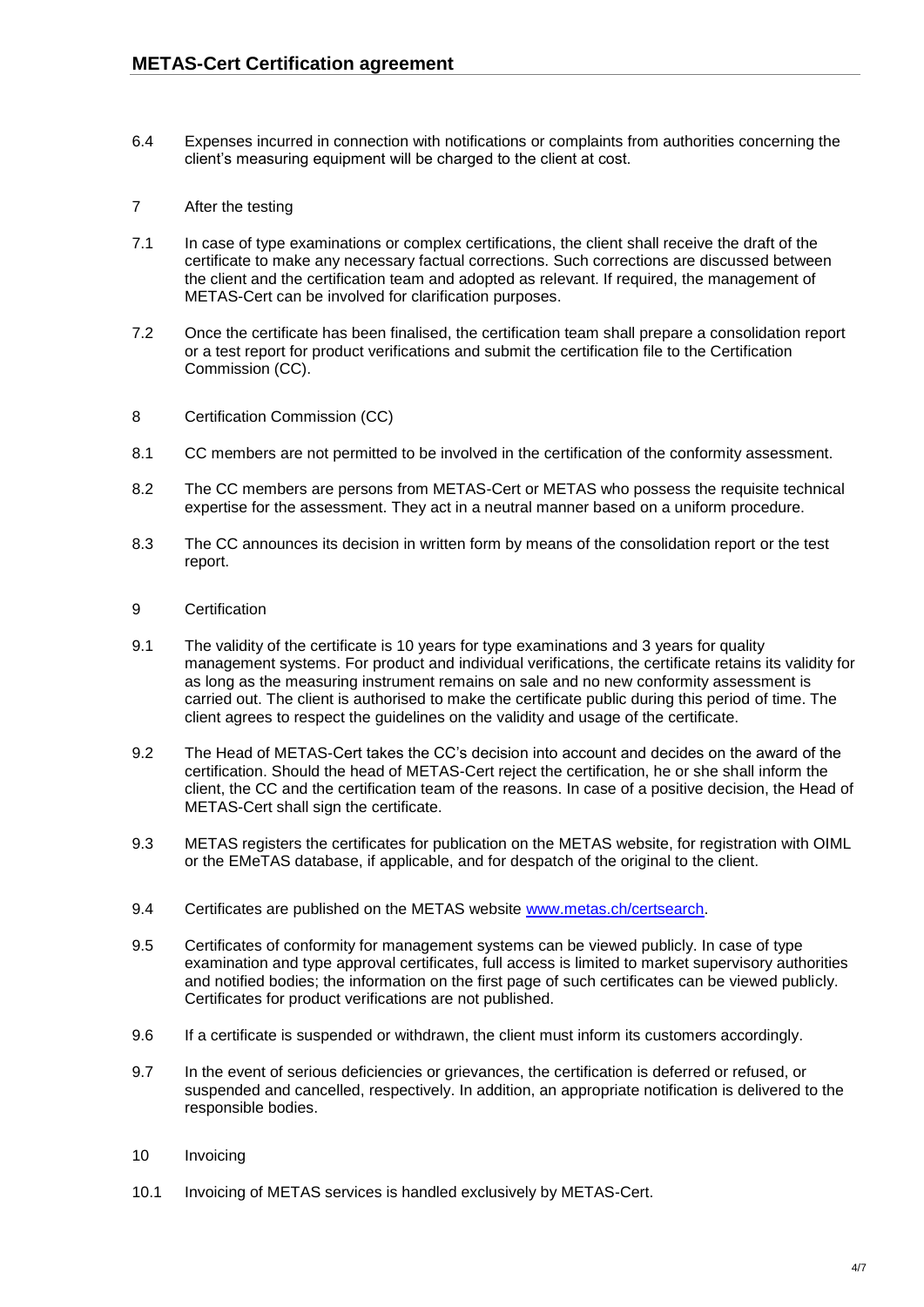- 11 Usage of certificates and conformity marks
- 11.1 After the certificate has been issued, the client may publish it on its own authority.
- 11.2 Usage of conformity marks is stipulated in the corresponding directives and ordinances.
- 11.3 The METAS logo or the METAS-Cert name may be used in communications media such as the Internet as well as in brochures and marketing materials.
- 11.4 The client may not communicate any information about the status of the certification.
- 11.5 The METAS logo may not appear in the declaration of conformity, on the measuring instrument, in the manual or on the test certificate; instead, the METAS-Cert identification number must be used.
- 11.6 The Head of METAS-Cert shall decide about any exceptions and inform the client in writing of the decision.
- 11.7 In case of suspension, withdrawal or termination of the certification, the client shall cease using all marketing materials that make reference to the certification.
- 12 Complaints
- 12.1 The client shall keep records of all complaints that were made known in connection with compliance with the certification requirements; upon request, it shall make these records available to METAS-Cert.
- 12.2 The client shall take suitable measures in relation to such complaints as well as any deficiencies that were discovered in the products and that influence compliance with the certification requirements, and shall document the measures that were taken.
- 13 Revisions and changes
- 13.1 The client agrees to inform METAS-Cert promptly of any deficiencies and complaints affecting the certification.
- 13.2 The client shall inform METAS-Cert promptly in the event of any changes to the certified products and areas (product, type, organisational structure or quality assurance system).
- 13.3 In case of such changes, the client agrees to bear any costs incurred for tests and the revision of the files with the technical documentation or of the type examination or type approval certificate, or for an additional audit that may be required.
- 13.4 In case of a revision, a new certification process shall be performed but only the affected parts of the measuring instrument shall be examined. Upon successful conclusion, METAS-Cert shall issue a revised certificate. Certificates of conformity for quality management systems or products can only be replaced.
- 13.5 The client agrees to always comply with the certification requirements, including implementation of any changes in this respect upon notification thereof by METAS-Cert.
- 13.6 The client shall ensure that if the certification is applicable to ongoing production, the certified product continues to meet the product requirements.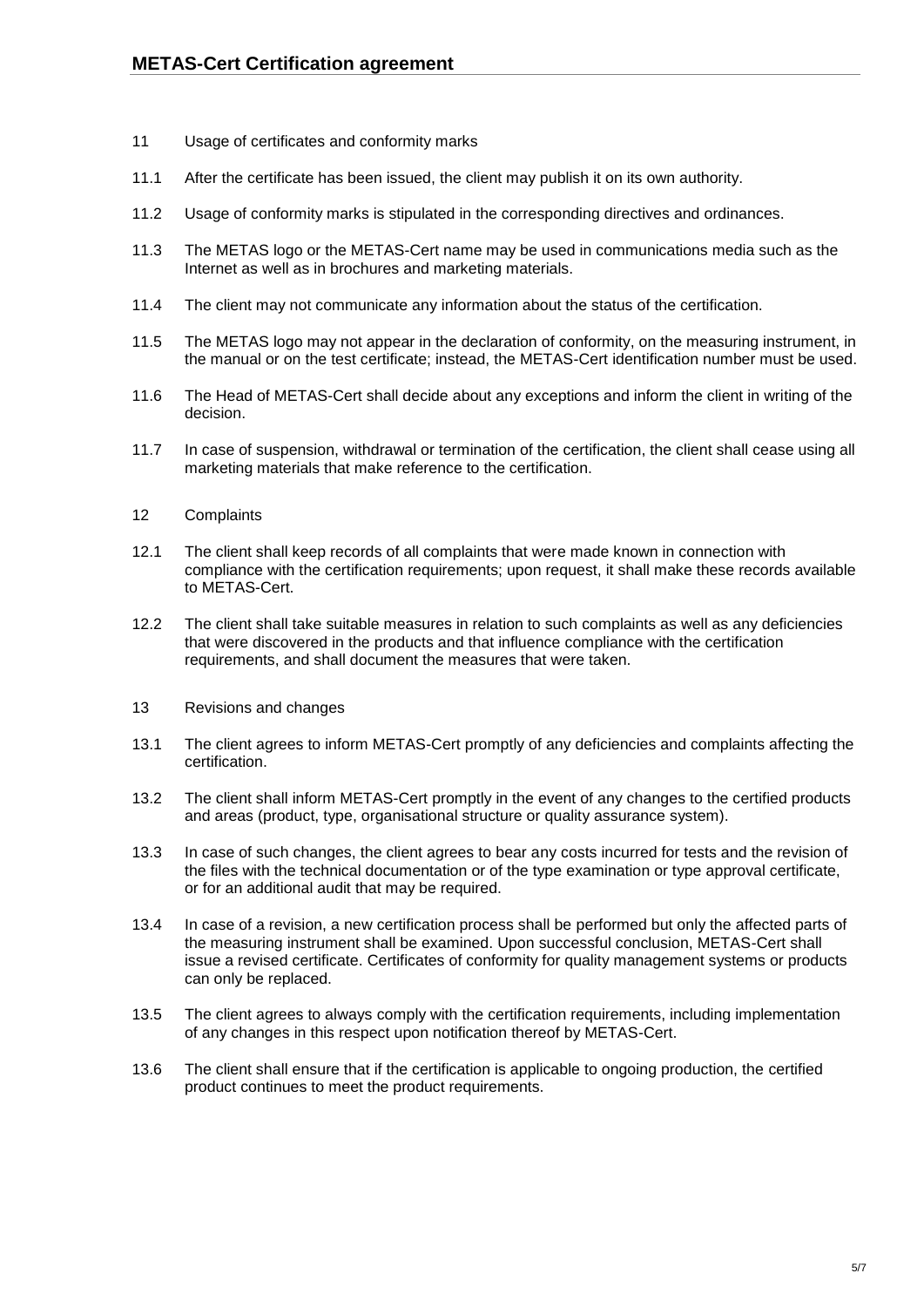- 14 Validity period of the certification agreement
- 14.1 This agreement ends upon expiration of the validity of the issued certificate. In case of certificates for quality management systems, the agreement is tacitly extended starting from the moment when METAS-Cert commences a recertification audit. In case of product verifications, the agreement is valid until the first calibration.
- 14.2 In the event of complaints after termination of the agreement, the client will be required to provide METAS-Cert with a mandate for the clarifications.
- 15 Termination
- 15.1 The agreement may be terminated by either party at any time.
- 15.2 If the termination occurs at an inopportune moment, the terminating party is obliged to provide compensation for the damage caused to the other party (Article 404 Paragraph 2 of the Swiss Code of Obligations).
- 15.3 The client agrees to provide compensation for the services rendered by METAS-Cert up to that time.
- 15.4 In the event of disputes relating to this agreement or any other objections, the parties to the agreement undertake to follow the procedure defined in the METAS-Cert Guide [\[1\],](#page-6-6) i.e. to clarify the situation first in direct talks as well as through voluntary mediation. If this proves unsuccessful, the client is entitled to contest the METAS-Cert decision with the METAS management within 30 days. Should there be any unresolved differences, the place of jurisdiction and applicable law shall be determined in accordance with the METAS GTC.
- 16 METAS GTC [\[7\]](#page-6-5)
- 16.1 The METAS GTC, supplemented by this METAS-Cert certification agreement, are deemed to be the certification agreement.
- 16.2 The METAS GTC and the METAS-Cert certification agreement can be called up on the Internet at [www.metas.ch,](http://www.metas.ch/) which makes them accessible to the partner to the agreement.
- 17 By returning the signed order form to METAS-Cert, accepting a quotation in writing, receiving an order confirmation from METAS-Cert, in writing or sending an order with reference to a METAS-Cert quotation, the client agrees to the terms of this agreement as well as the METAS General Terms and Conditions.